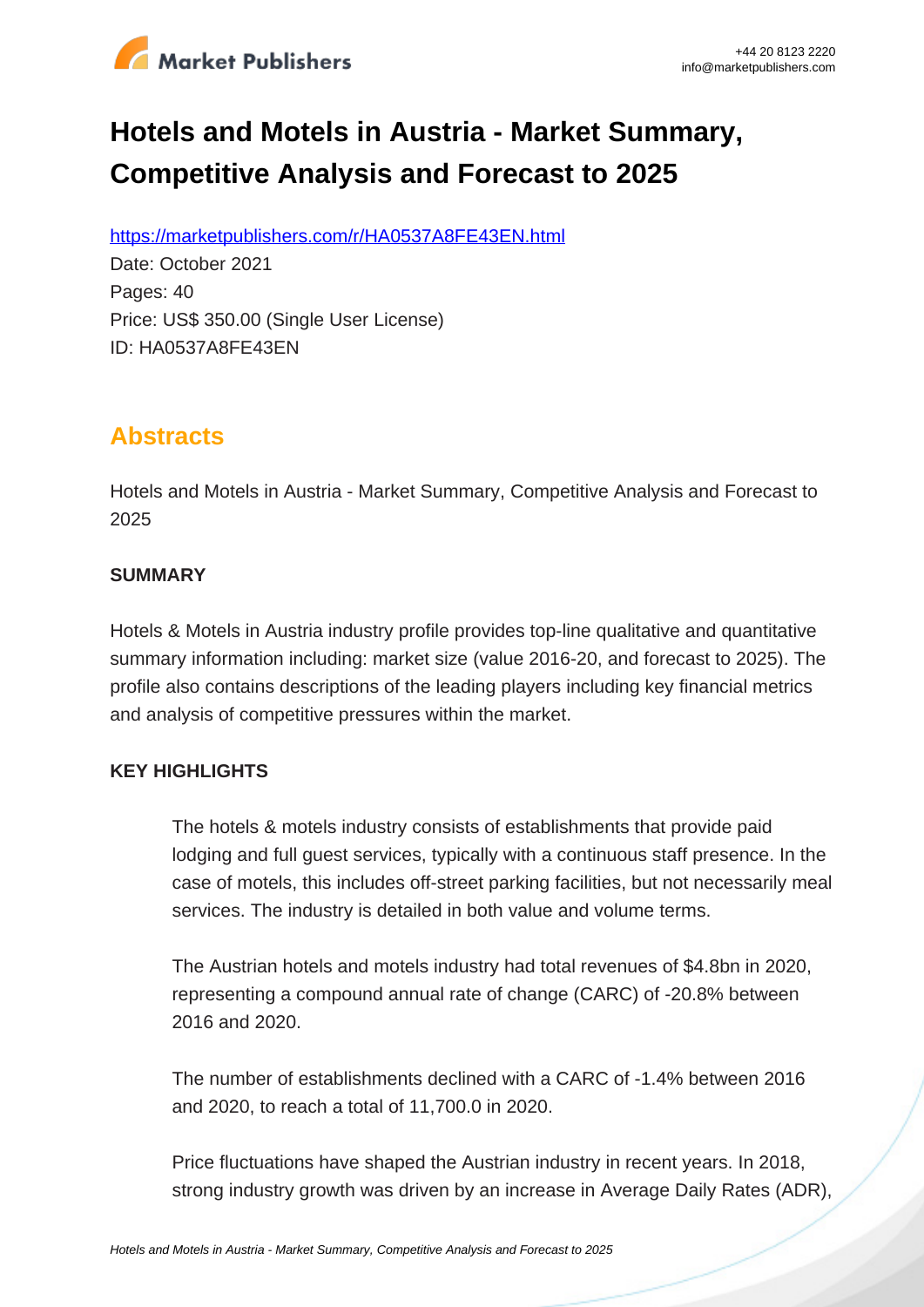

which grew by 8.1%.

#### **SCOPE**

Save time carrying out entry-level research by identifying the size, growth, major segments, and leading players in the hotels & motels market in Austria

Use the Five Forces analysis to determine the competitive intensity and therefore attractiveness of the hotels & motels market in Austria

Leading company profiles reveal details of key hotels & motels market players' global operations and financial performance

Add weight to presentations and pitches by understanding the future growth prospects of the Austria hotels & motels market with five year forecasts

#### **REASONS TO BUY**

What was the size of the Austria hotels & motels market by value in 2020?

What will be the size of the Austria hotels & motels market in 2025?

What factors are affecting the strength of competition in the Austria hotels & motels market?

How has the market performed over the last five years?

What are the main segments that make up Austria's hotels & motels market?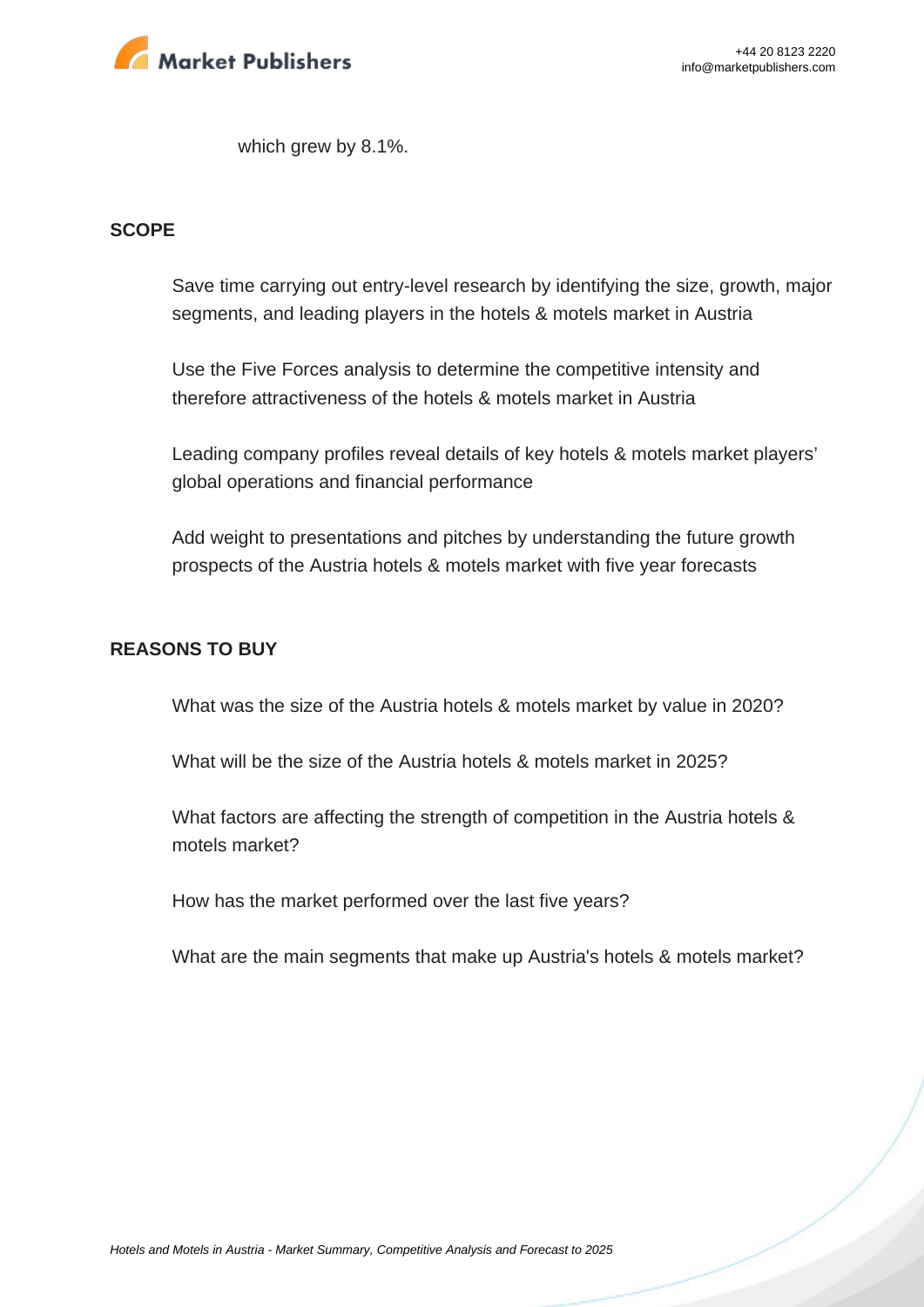

# **Contents**

#### **1 EXECUTIVE SUMMARY**

- 1.1. Market value
- 1.2. Market value forecast
- 1.3. Market volume
- 1.4. Market volume forecast
- 1.5. Category segmentation
- 1.6. Geography segmentation
- 1.7. Market rivalry
- 1.8. Competitive Landscape

#### **2 MARKET OVERVIEW**

- 2.1. Market definition
- 2.2. Market analysis

#### **3 MARKET DATA**

- 3.1. Market value
- 3.2. Market volume

#### **4 MARKET SEGMENTATION**

- 4.1. Category segmentation
- 4.2. Geography segmentation

#### **5 MARKET OUTLOOK**

- 5.1. Market value forecast
- 5.2. Market volume forecast

#### **6 FIVE FORCES ANALYSIS**

- 6.1. Summary
- 6.2. Buyer power
- 6.3. Supplier power
- 6.4. New entrants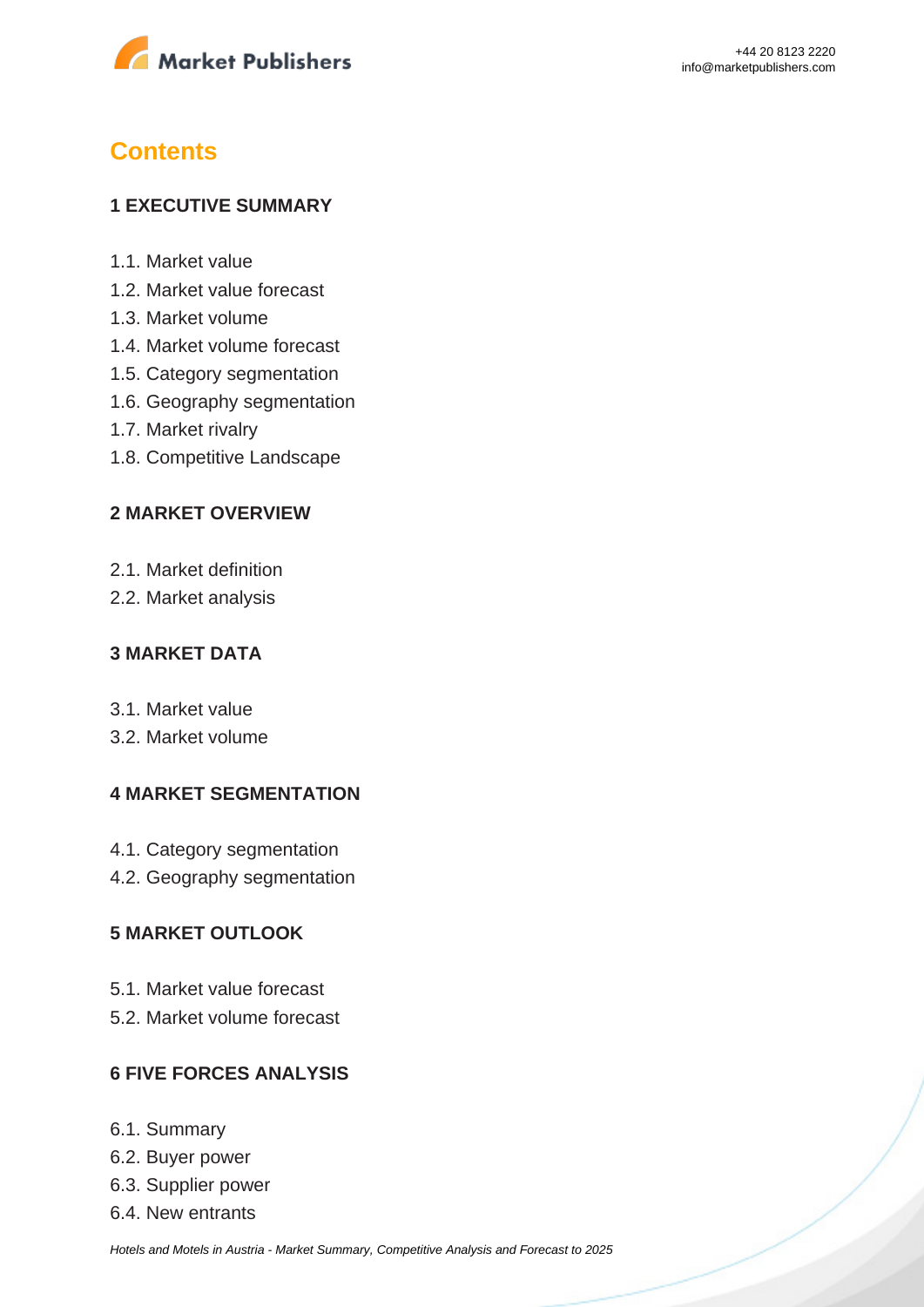

- 6.5. Threat of substitutes
- 6.6. Degree of rivalry

### **7 COMPETITIVE LANDSCAPE**

- 7.1. Who are the leading players?
- 7.2. What strategies do the leading players follow?
- 7.3. How has the COVID-19 pandemic impacted leading players?
- 7.4. Are there any threats to the leading players?

#### **8 COMPANY PROFILES**

- 8.1. AccorHotels
- 8.2. Marriott International Inc

#### **9 MACROECONOMIC INDICATORS**

9.1. Country data

#### **10 APPENDIX**

- 10.1. Methodology
- 10.2. About MarketLine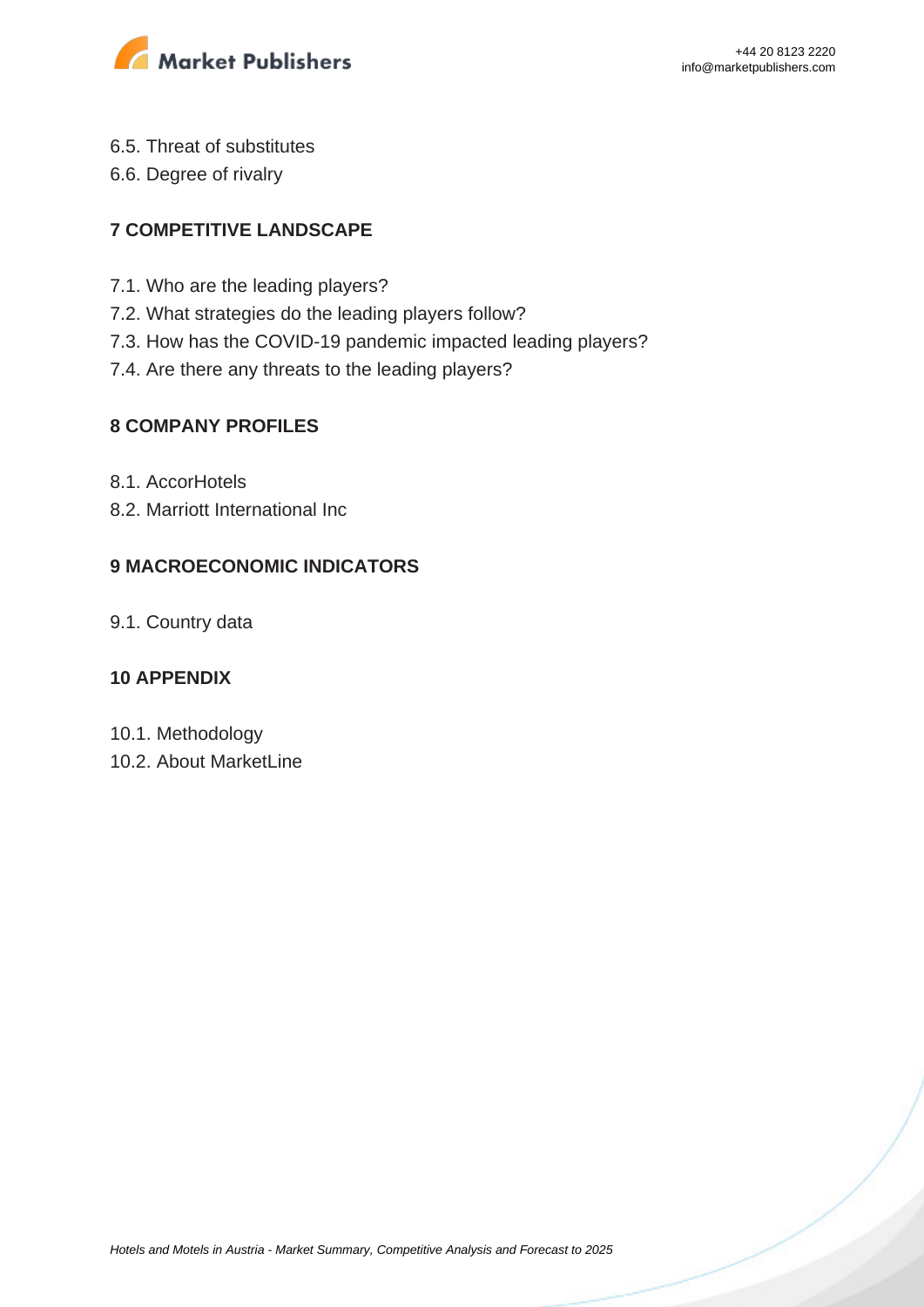

## **List Of Tables**

#### **LIST OF TABLES**

- Table 1: Austria hotels & motels industry value: \$ million, 2016-20
- Table 2: Austria hotels & motels industry volume: number of establishments, 2016-20
- Table 3: Austria hotels & motels industry category segmentation: \$ million, 2020
- Table 4: Austria hotels & motels industry geography segmentation: \$ million, 2020
- Table 5: Austria hotels & motels industry value forecast: \$ million, 2020-25
- Table 6: Austria hotels & motels industry volume forecast: number of establishments, 2020-25
- Table 7: AccorHotels: key facts
- Table 8: AccorHotels: Annual Financial Ratios
- Table 9: AccorHotels: Key Employees
- Table 10: AccorHotels: Key Employees Continued
- Table 11: Marriott International Inc: key facts
- Table 12: Marriott International Inc: Annual Financial Ratios
- Table 13: Marriott International Inc: Key Employees
- Table 14: Marriott International Inc: Key Employees Continued
- Table 15: Marriott International Inc: Key Employees Continued
- Table 16: Austria size of population (million), 2016-20
- Table 17: Austria gdp (constant 2005 prices, \$ billion), 2016-20
- Table 18: Austria gdp (current prices, \$ billion), 2016-20
- Table 19: Austria inflation, 2016-20
- Table 20: Austria consumer price index (absolute), 2016-20
- Table 21: Austria exchange rate, 2016-20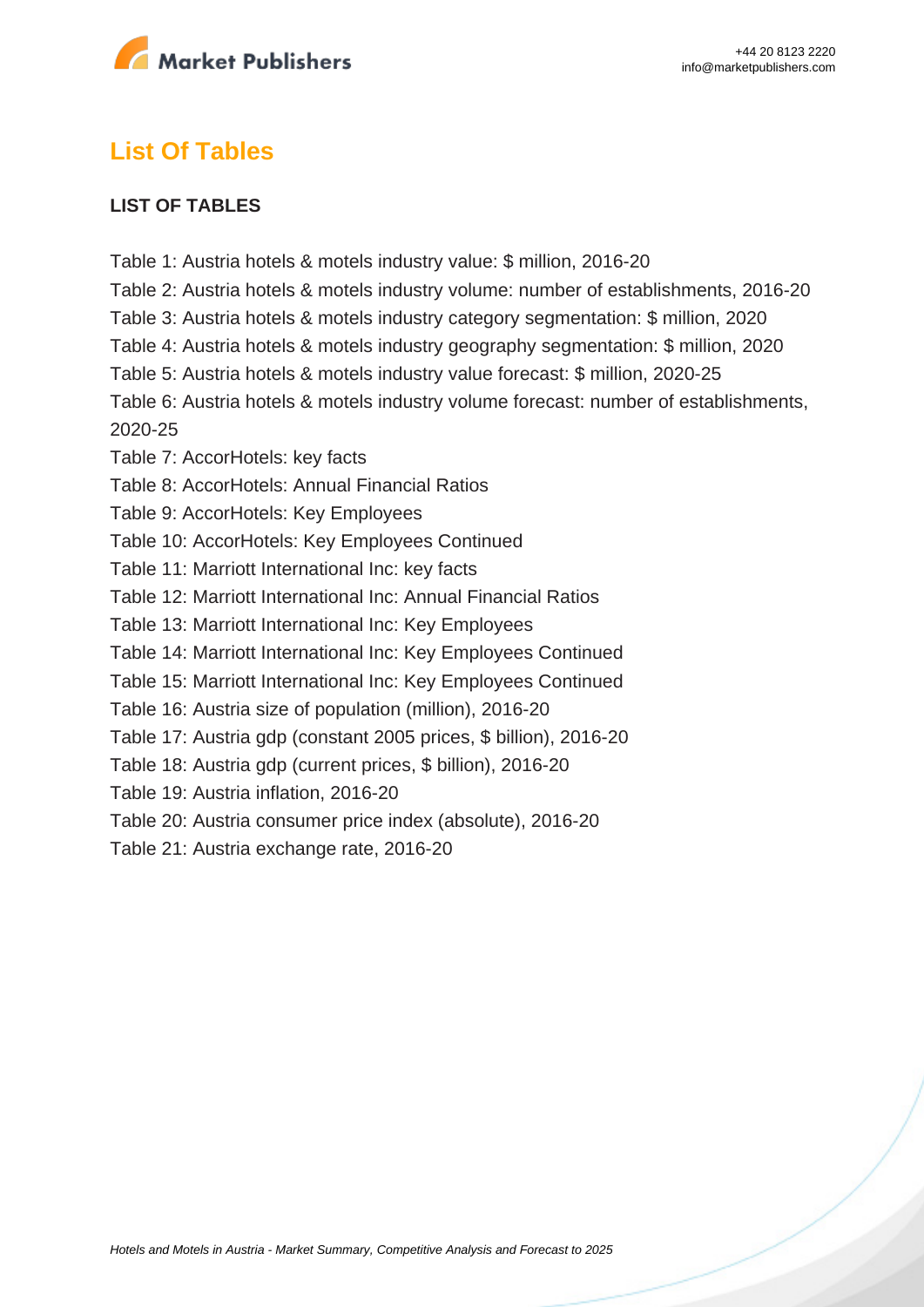

# **List Of Figures**

#### **LIST OF FIGURES**

Figure 1: Austria hotels & motels industry value: \$ million, 2016-20

Figure 2: Austria hotels & motels industry volume: number of establishments, 2016-20

Figure 3: Austria hotels & motels industry category segmentation: % share, by value, 2020

Figure 4: Austria hotels & motels industry geography segmentation: % share, by value, 2020

Figure 5: Austria hotels & motels industry value forecast: \$ million, 2020-25

Figure 6: Austria hotels & motels industry volume forecast: number of establishments, 2020-25

Figure 7: Forces driving competition in the hotels & motels industry in Austria, 2020

Figure 8: Drivers of buyer power in the hotels & motels industry in Austria, 2020

Figure 9: Drivers of supplier power in the hotels & motels industry in Austria, 2020

Figure 10: Factors influencing the likelihood of new entrants in the hotels & motels industry in Austria, 2020

Figure 11: Factors influencing the threat of substitutes in the hotels & motels industry in Austria, 2020

Figure 12: Drivers of degree of rivalry in the hotels & motels industry in Austria, 2020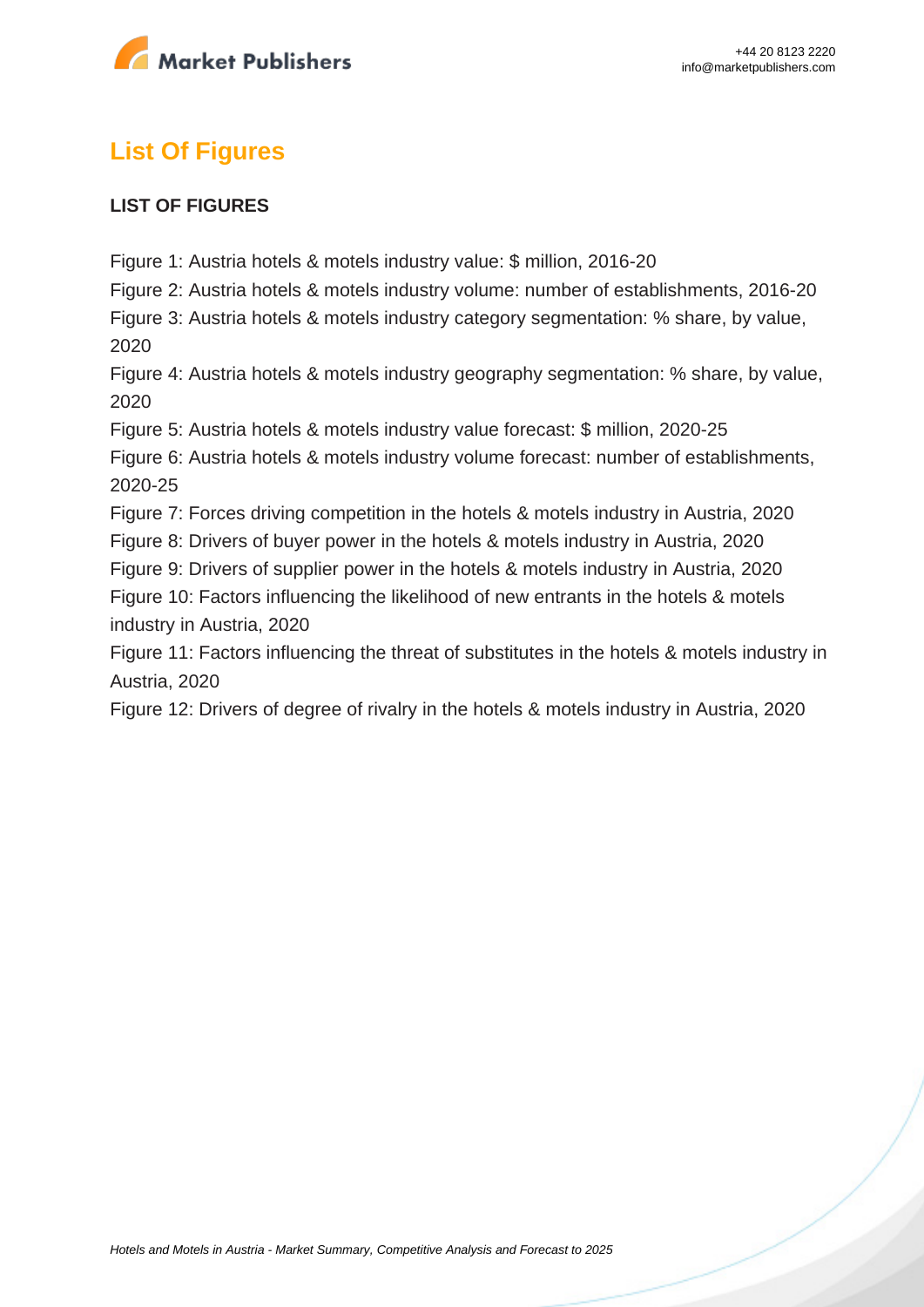

#### I would like to order

Product name: Hotels and Motels in Austria - Market Summary, Competitive Analysis and Forecast to 2025

Product link: [https://marketpublishers.com/r/HA0537A8FE43EN.html](https://marketpublishers.com/report/services/hotels/hotels-n-motels-in-austria-market-summary-competitive-analysis-n-forecast-to-2025.html)

Price: US\$ 350.00 (Single User License / Electronic Delivery) If you want to order Corporate License or Hard Copy, please, contact our Customer Service: [info@marketpublishers.com](mailto:info@marketpublishers.com)

### Payment

To pay by Credit Card (Visa, MasterCard, American Express, PayPal), please, click button on product page [https://marketpublishers.com/r/HA0537A8FE43EN.html](https://marketpublishers.com/report/services/hotels/hotels-n-motels-in-austria-market-summary-competitive-analysis-n-forecast-to-2025.html)

To pay by Wire Transfer, please, fill in your contact details in the form below:

First name: Last name: Email: Company: Address: City: Zip code: Country: Tel: Fax: Your message:

\*\*All fields are required

Custumer signature

Please, note that by ordering from marketpublishers.com you are agreeing to our Terms & Conditions at<https://marketpublishers.com/docs/terms.html>

To place an order via fax simply print this form, fill in the information below and fax the completed form to +44 20 7900 3970